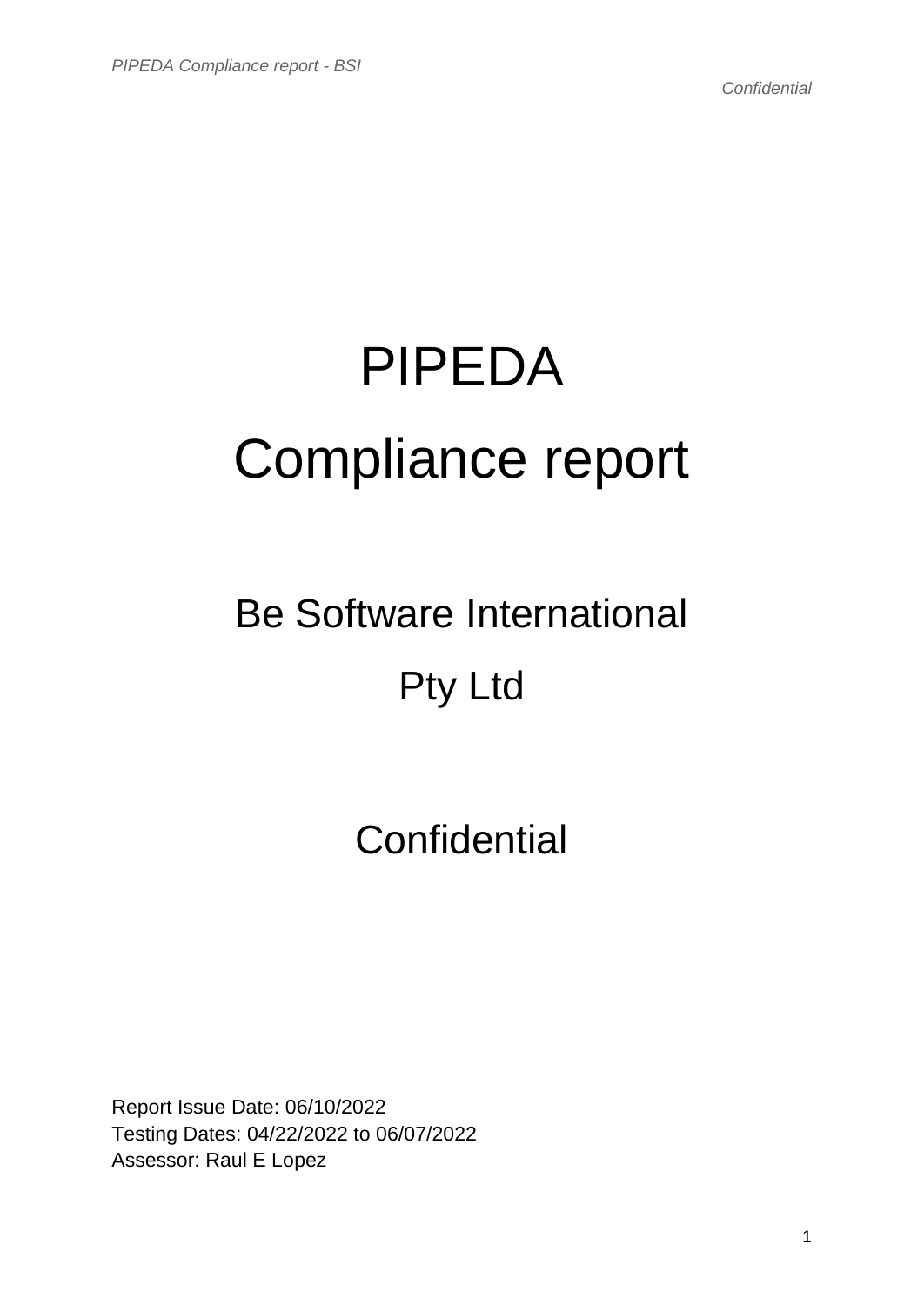#### Scope

At the request of Be Software International Pty Ltd, the information security assessor performed a security assessment against the supporting services and assets of Be Software International Pty Ltd and the application to the The Personal Information Protection and Electronic Documents Act (PIPEDA) to electronic personal information that is created, received, used, or maintained.

The Personal Information Protection and Electronic Documents Act PIPEDA applies to privatesector organizations across Canada that collect, use or disclose personal information in the course of a commercial activity.

The law defines a commercial activity as any particular transaction, act, or conduct, or any regular course of conduct that is of a commercial character, including the selling, bartering or leasing of donor, membership or other fundraising lists.

This document reports the results and conclusions of the security assessment engagement.

#### **Objectives**

The main purpose of this assessment is to validate the compliance of the 10 fair information principles to protect personal information, which are set out in Schedule 1 of PIPEDA.

The principles are:

Accountability Identifying Purposes Consent Limiting Collection Limiting Use, Disclosure, and Retention **Accuracy Safeguards Openness** Individual Access Challenging Compliance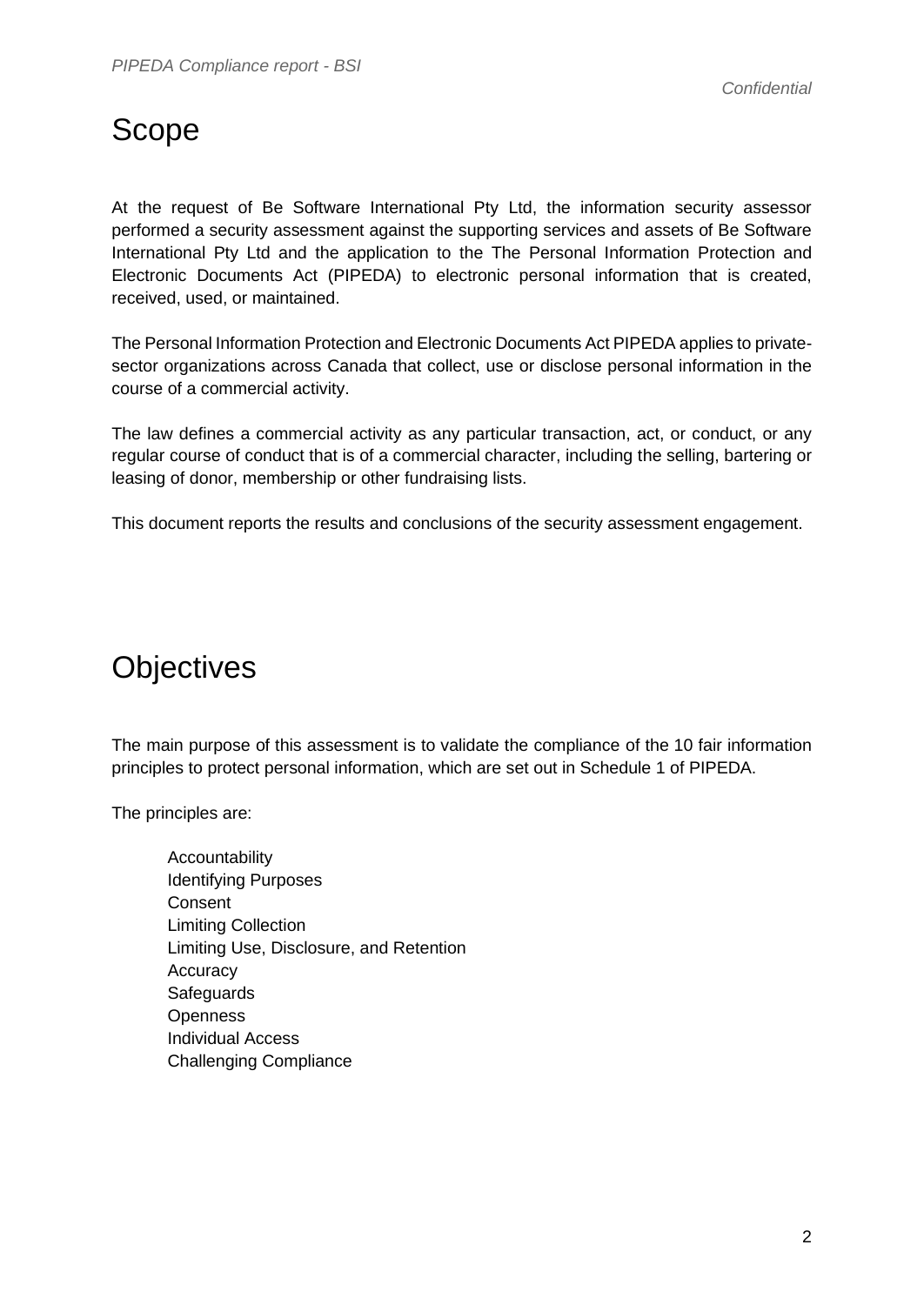#### Assessment Resources

A set of interviews and sessions was performed in order to validate compliance and as part of the assessment it was presented and shared the following documentation

Asset inventory version 2.6 (2022) Network Diagram version 1.0 (2022) Dataflow register for personal health information version 2.0 (2021) Penetration test latest reports (2022) Third party and service providers list version 1.0 (2021) Risk assessment version 2.6 Incident management procedure version 2.3 (2022) Software change and development procedure version 1.2 (2022) Access Control policies and procedures 3.2 Operational procedures 3.2 Information security standards version 3.1 (2022) BCP/DRP Plan version 2.4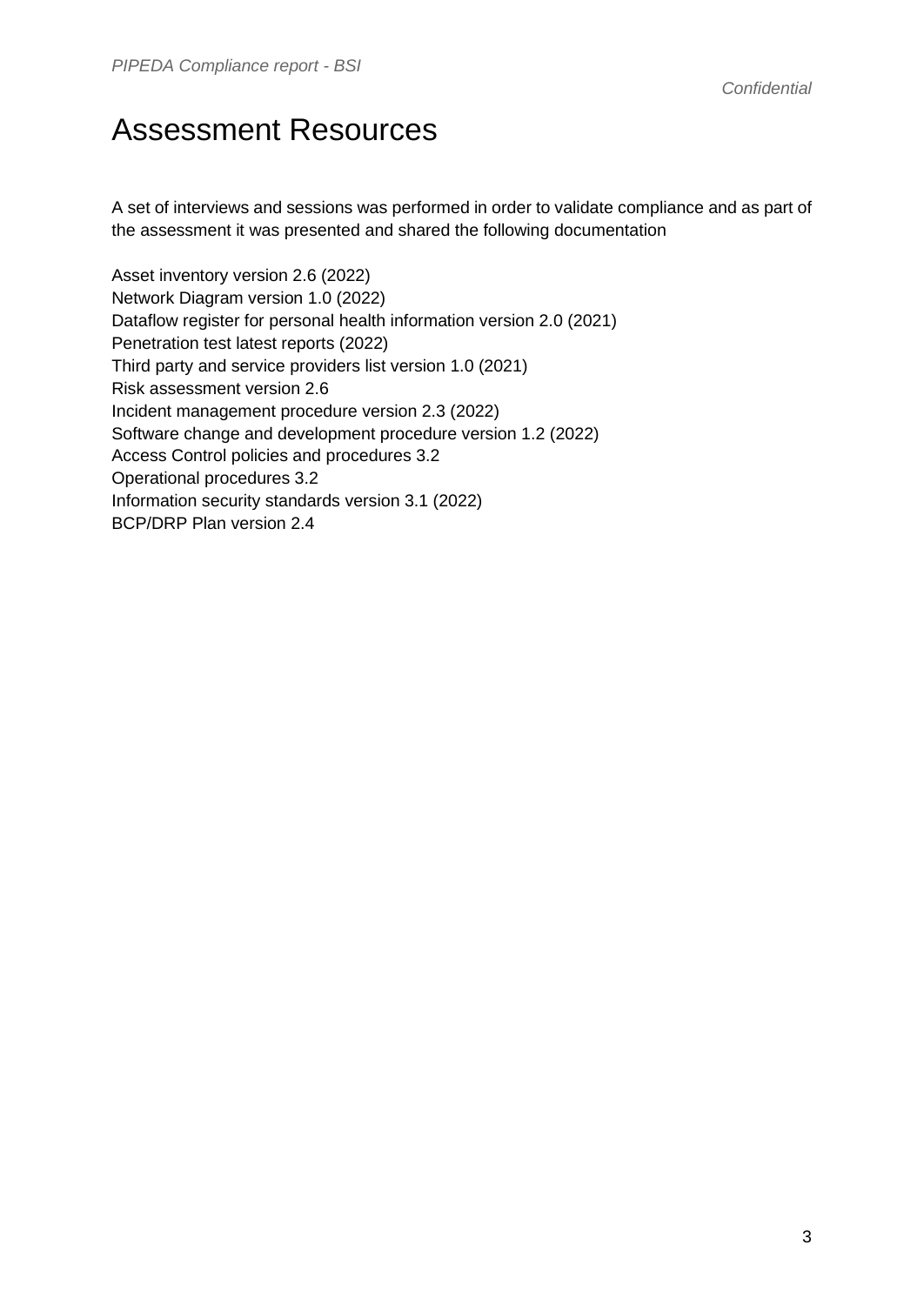#### Executive Summary

Based on the control evaluation performed Be Software International Pty Ltd have provided evidence that support 100% of compliance based on the list of controls applicable based on the federal privacy law PIPEDA 10 fair information principles form the ground rules for the collection, use and disclosure of personal information, as well as for providing access to personal information, law enacted by the Parliament of Canada, Citation S.C. 2000, c.5 assented on 13 April 2000



| <b>Control summary</b>        | Count |
|-------------------------------|-------|
| Not Requested                 | 0     |
| Requested                     | 0     |
| Under review                  | 0     |
| Amendment to process required | 0     |
| Non Compliant                 | 0     |
| Compliant                     | 92    |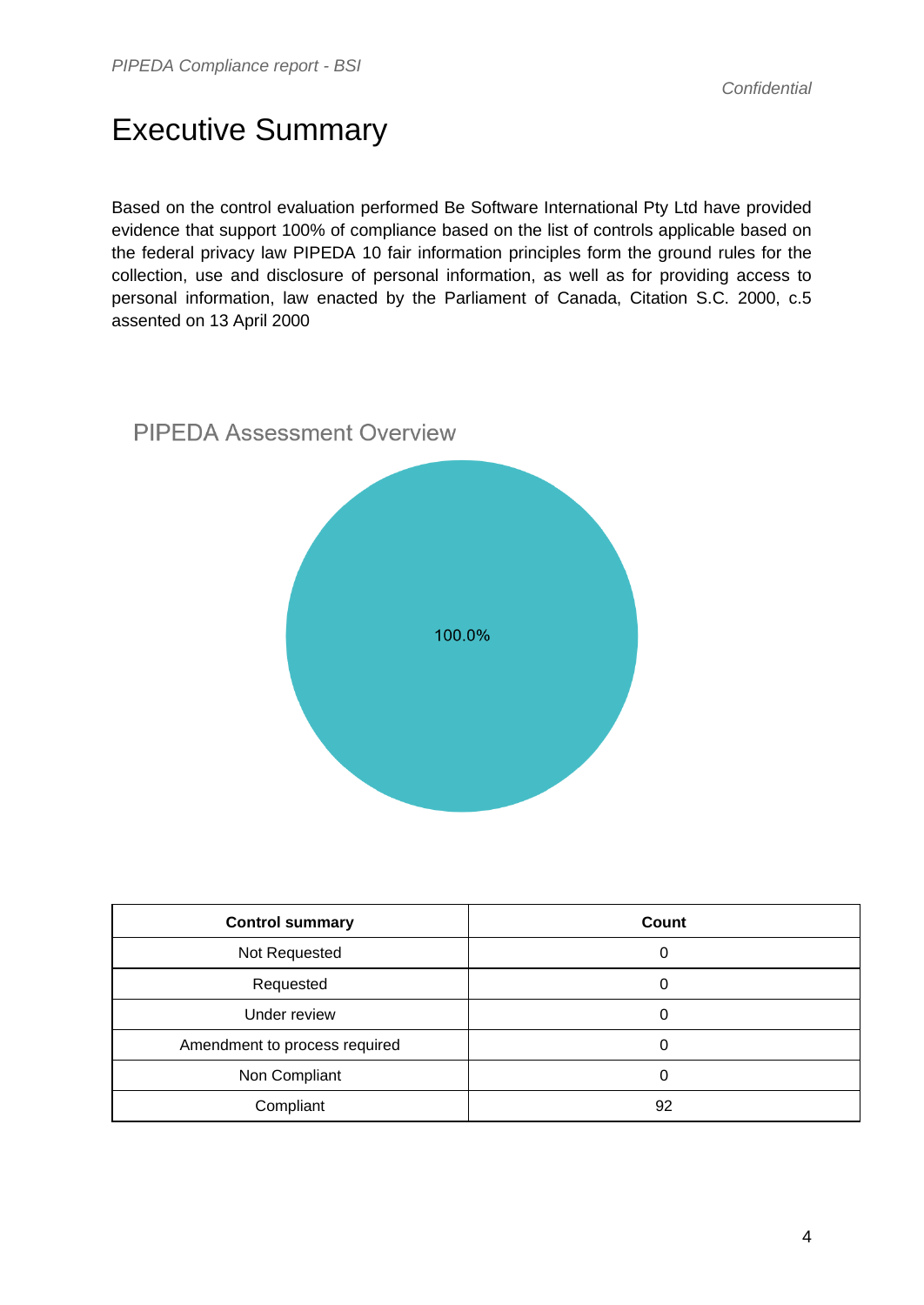#### Detailed Report

Based on the control evaluation performed Be Software International Pty Ltd have provided evidence that support 100% of compliance based on the list of controls applicable based on the federal privacy law PIPEDA 10 fair information principles form the ground rules for the collection, use and disclosure of personal information, as well as for providing access to personal information, law enacted by the Parliament of Canada, Citation S.C. 2000, c.5 assented on 13 April 2000

The detail of controls applicable to this assessment and the evaluation criteria of "Compliance" can be verified as follows:

| <b>Regulatory</b><br><b>Source</b> | <b>Regulatory</b><br>Requirement            | <b>Assessment Question</b>                                                                                                                                                                                                       | In Scope | <b>Current Status</b> |
|------------------------------------|---------------------------------------------|----------------------------------------------------------------------------------------------------------------------------------------------------------------------------------------------------------------------------------|----------|-----------------------|
| <b>PIPEDA</b>                      | Principle<br>$\mathbf{1}$<br>Accountability | You have reviewed your privacy policies and are<br>-satisfied that they are complete and easy to Yes<br>understand                                                                                                               |          | Compliant             |
| <b>PIPEDA</b>                      | Principle<br>$\mathbf 1$<br>Accountability  | You have clearly delineated who, within your<br>- organization,<br>is<br>responsible<br>privacy Yes<br>for<br>governance and management.                                                                                         |          | Compliant             |
| <b>PIPEDA</b>                      | Principle<br>$1 \quad$<br>Accountability    | You have privacy policies and practices that apply<br>- to the personal information of your employees as No<br>well as that of your customers.                                                                                   |          | N/A                   |
| <b>PIPEDA</b>                      | Principle<br>1<br>Accountability            | Your privacy framework clearly articulates that<br>you will be responsible for all personal information<br>you hold or control, including information which Partial<br>- has been transferred to a third party for<br>processing |          | Compliant             |
| <b>PIPEDA</b>                      | Principle<br>1<br>Accountability            | You have appointed at least one person to be<br>- responsible for the organization's overall Yes<br>compliance with PIPEDA.                                                                                                      |          | Compliant             |
| <b>PIPEDA</b>                      | Principle<br>$\mathbf{1}$<br>Accountability | You have directed staff through policy, procedure<br>or training to provide the name, address and<br>- phone number of the PIPEDA contact person to<br>individuals when requested.                                               | Yes      | Compliant             |
| <b>PIPEDA</b>                      | Principle<br>$\mathbf{1}$<br>Accountability | You use contractual agreements to ensure a<br>comparable level of privacy protection is offered<br>- to personal information while it is in the custody<br>of a third party for processing.                                      | Yes      | Compliant             |
| <b>PIPEDA</b>                      | Principle<br>1.<br>Accountability           | You have verified that third<br>parties<br>have<br>- implemented the privacy controls stated in any Yes<br>contractual agreements.                                                                                               |          | Compliant             |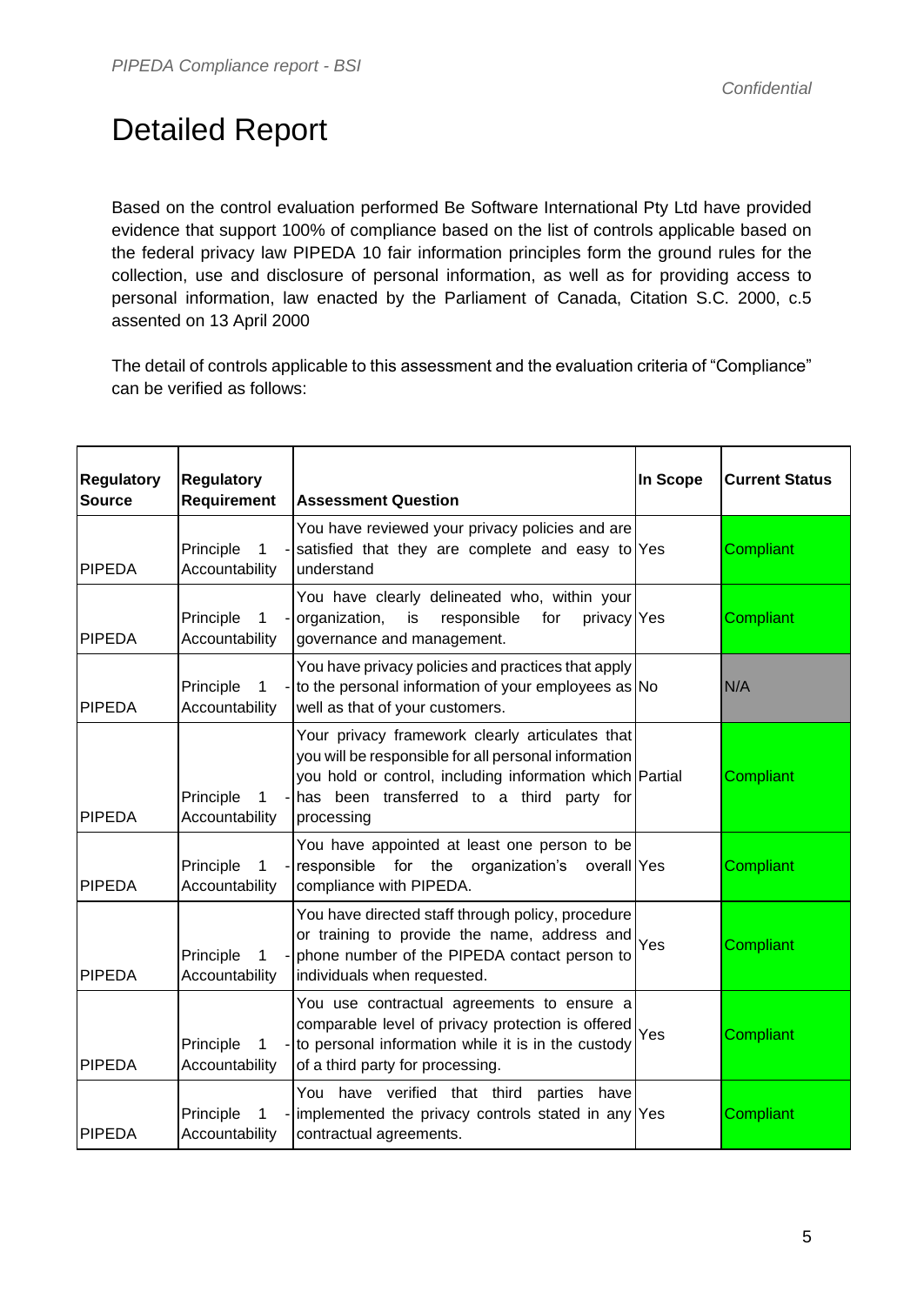| <b>PIPEDA</b> | Principle<br>$\overline{1}$<br>Accountability                | - You are accountable for the protection of<br>personal information.                                                                                                  | Yes | Compliant |
|---------------|--------------------------------------------------------------|-----------------------------------------------------------------------------------------------------------------------------------------------------------------------|-----|-----------|
| <b>PIPEDA</b> | Principle<br>$\mathbf{1}$<br>Accountability                  | Your privacy framework addresses the principle<br>- of "identifying purpose" regarding personal Yes<br>information.                                                   |     | Compliant |
| <b>PIPEDA</b> | Principle<br>$\mathbf{1}$<br>Accountability                  | - Your privacy framework addresses the principle<br>of "consent" regarding personal information                                                                       | Yes | Compliant |
| <b>PIPEDA</b> | Principle<br>$\mathbf{1}$<br>Accountability                  | Your privacy framework addresses the principle<br>of "limiting collection" of personal information.                                                                   | Yes | Compliant |
| <b>PIPEDA</b> | Principle<br>$\mathbf{1}$<br>Accountability                  | Your privacy framework addresses the principle<br>-of "limiting use, disclosure and retention" of Yes<br>personal information.                                        |     | Compliant |
| <b>PIPEDA</b> | Principle<br>$\mathbf{1}$<br>Accountability                  | - Your privacy framework addresses the principle<br>of "accuracy" regarding personal information                                                                      | Yes | Compliant |
| <b>PIPEDA</b> | Principle<br>$\mathbf{1}$<br>Accountability                  | Your privacy framework addresses the principle<br>-of "safeguards" with respect to personal Yes<br>information                                                        |     | Compliant |
| <b>PIPEDA</b> | Principle<br>Accountability                                  | 1 - Your privacy framework addresses the principle<br>of "openness" regarding personal information                                                                    | Yes | Compliant |
| <b>PIPEDA</b> | Principle<br>$\mathbf{1}$<br>Accountability                  | Your privacy framework addresses the principle<br>-of "individual access"<br>regarding<br>personal Yes<br>information.                                                |     | Compliant |
| <b>PIPEDA</b> | Principle<br>$\mathbf{1}$<br>Accountability                  | Your privacy framework addresses the principle<br>- of "challenging compliance" regarding personal Yes<br>information.                                                |     | Compliant |
| <b>PIPEDA</b> | Principle<br>1<br>$\overline{a}$<br>Accountability           | You have communicated information related to<br>information<br>handling<br>policies, Yes<br>personal<br>procedures and practices to staff.                            |     | Compliant |
| <b>PIPEDA</b> | Principle<br>1<br>Accountability                             | You have trained staff regarding the protection of<br>personal information by informing them of<br>organizational privacy policies, procedures and<br>best practices. | Yes | Compliant |
| <b>PIPEDA</b> | Principle<br>1<br>$\overline{\phantom{a}}$<br>Accountability | You have the means in place to identify which of<br>your staff should be trained in privacy, including<br>new staff and refresher training of existing staff.         | Yes | Compliant |
| <b>PIPEDA</b> | Principle<br>1<br>Accountability                             | You have developed documentation to explain<br>- your personal information protection policies and Yes<br>procedures to customers and the general public.             |     | Compliant |
| <b>PIPEDA</b> | Principle<br>1<br>Accountability                             | You have developed information to explain to<br>- your employees the policies and procedures Yes<br>which apply to their own personal information.                    |     | Compliant |
| <b>PIPEDA</b> | $\overline{2}$<br>Principle<br>Identifying<br>Purposes       | You identify why you are collecting personal Yes<br>information at or before the time of collection                                                                   |     | Compliant |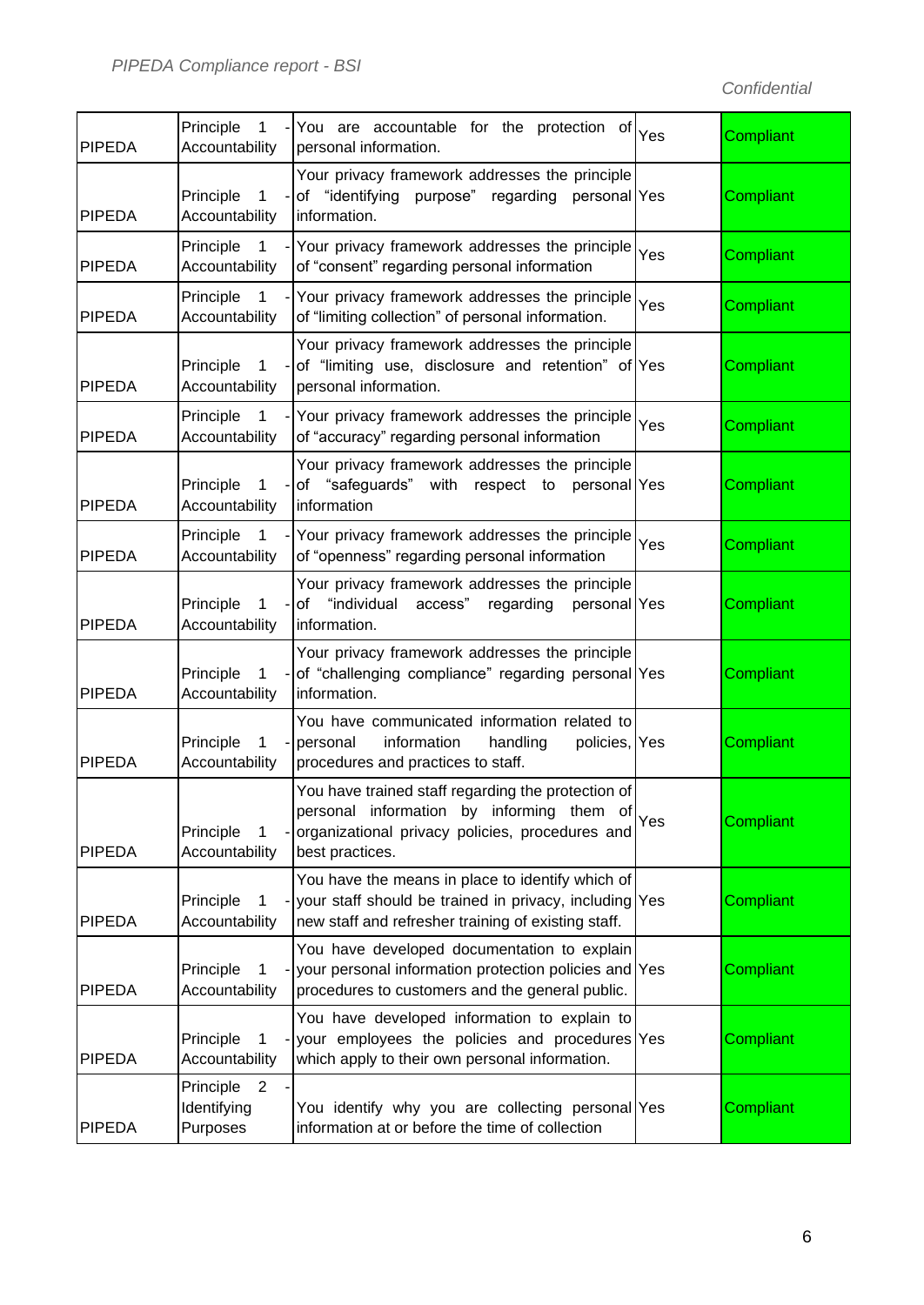| <b>PIPEDA</b> | Principle<br>Identifying<br>Purposes | $\overline{2}$ | You have documented your purpose(s) for Yes<br>collecting personal information.                                                                                                                                                                                    |           | Compliant        |
|---------------|--------------------------------------|----------------|--------------------------------------------------------------------------------------------------------------------------------------------------------------------------------------------------------------------------------------------------------------------|-----------|------------------|
| <b>PIPEDA</b> | Principle<br>Identifying<br>Purposes | $\overline{2}$ | You have notified clients and customers of new<br>- purposes for which you will use information if they<br>weren't identified at the time information was<br>collected                                                                                             | <b>No</b> | N/A              |
| <b>PIPEDA</b> | Principle<br>Identifying<br>Purposes | 2<br>÷,        | You seek the consent of clients and customers<br>before using information for any new purpose if No<br>required.                                                                                                                                                   |           | N/A              |
| <b>PIPEDA</b> | Principle<br>Identifying<br>Purposes | $\overline{2}$ | You have notified clients and customers of the<br>before<br>- purposes<br>using<br>or<br>disclosing<br>the<br>information if notification at the time of collection<br>was not practicable                                                                         | <b>No</b> | N/A              |
| <b>PIPEDA</b> | Principle<br>Identifying<br>Purposes | $\overline{2}$ | - You have determined the amounts and types of<br>personal information needed to fulfill your No<br>purpose(s).                                                                                                                                                    |           | N/A              |
| <b>PIPEDA</b> | Principle<br>Identifying<br>Purposes | $\mathbf{2}$   | You have determined why you are collecting<br>- personal information and that the amount and<br>types of personal information collected are<br>reasonable in normal business circumstances.                                                                        | <b>No</b> | N/A              |
| <b>PIPEDA</b> | Principle<br>Identifying<br>Purposes | $\overline{2}$ | You<br>distinguished<br>have<br>between<br>essential<br>information<br>(required for primary<br>business<br>and<br>information No<br>non-essential<br>- purposes)<br>(voluntary information which facilitates use for<br>secondary purposes).                      |           | N/A              |
| <b>PIPEDA</b> | Principle<br>Identifying<br>Purposes | $\overline{2}$ | You have identified non-essential information as<br>- voluntary and have provided staff with information<br>on how to proceed when clients and customers<br>opt out of secondary uses.                                                                             | <b>No</b> | N/A              |
| <b>PIPEDA</b> | Principle<br>Consent                 | $\mathcal{S}$  | - You obtain customer consent for any collection,<br>use or disclosure of personal information.                                                                                                                                                                    | Yes       | Compliant        |
| <b>PIPEDA</b> | Principle<br>Consent                 | 3              | If you don't obtain customer consent for the<br>collection, use and disclosure of personal<br>- information, you have determined that it is not<br>required under s.7 of PIPEDA.                                                                                   | Yes       | Compliant        |
| <b>PIPEDA</b> | Principle<br>Consent                 | 3              | You make reasonable efforts to ensure that<br>clients and customers are notified of the purposes<br>- for which personal information will be used or<br>disclosed                                                                                                  | Yes       | <b>Compliant</b> |
| <b>PIPEDA</b> | Principle<br>Consent                 | 3              | You do not require clients and customers to<br>consent to the collection, use or disclosure of<br>personal information beyond what is necessary to Yes<br>- fulfill explicitly specified and limited purposes as a<br>condition of supplying a product or service. |           | Compliant        |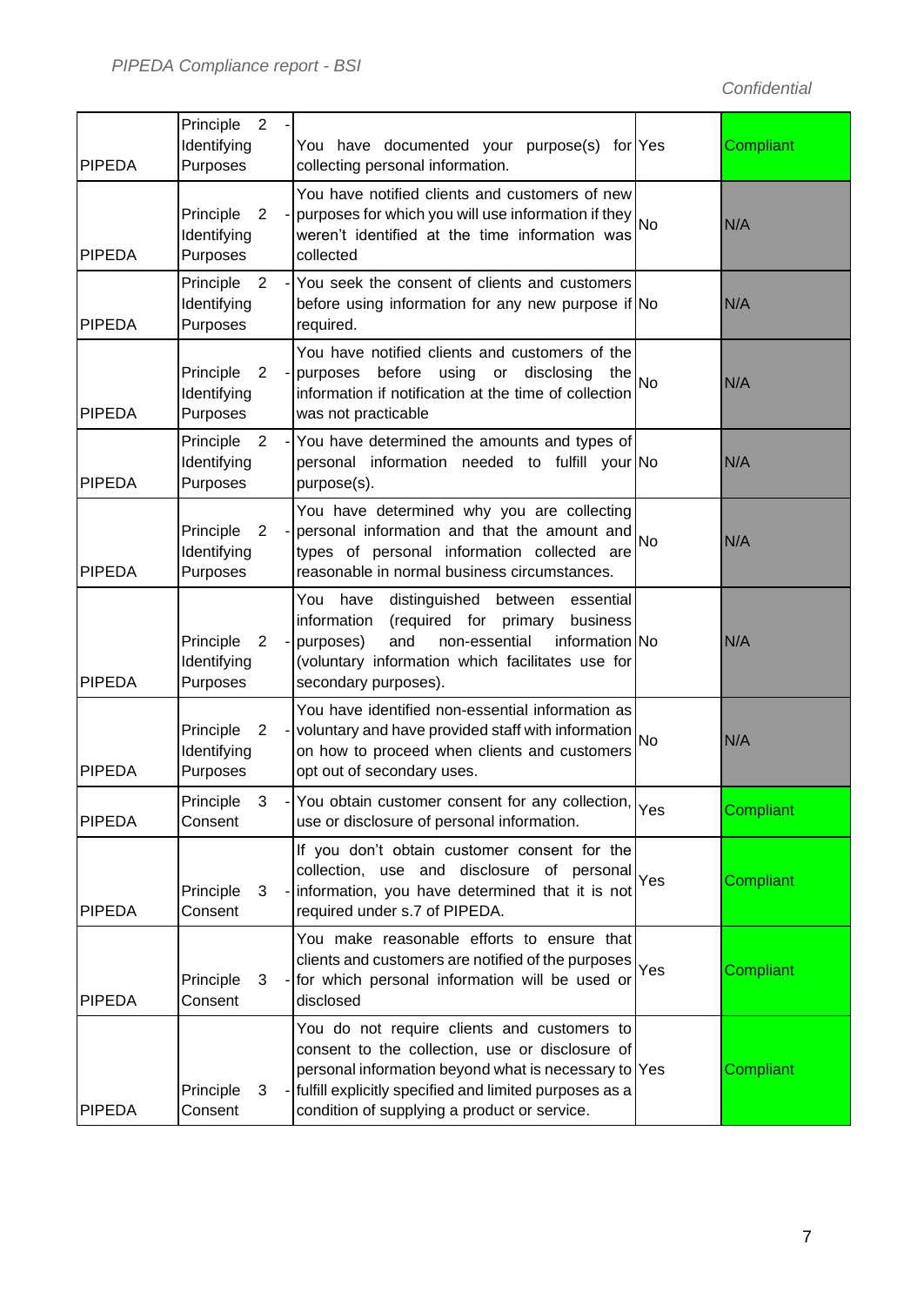| <b>PIPEDA</b> | Principle<br>Consent                             | 3                                          | You assess the purposes and limit the collection,<br>use and disclosure of personal information when<br>- it is required as a condition for obtaining a product<br>or service.                                                                                                                        | <b>No</b> | N/A       |
|---------------|--------------------------------------------------|--------------------------------------------|-------------------------------------------------------------------------------------------------------------------------------------------------------------------------------------------------------------------------------------------------------------------------------------------------------|-----------|-----------|
| <b>PIPEDA</b> | Principle<br>Consent                             | 3<br>$\sim$                                | You obtain consent through lawful and fair<br>means.                                                                                                                                                                                                                                                  | Yes       | Compliant |
| <b>PIPEDA</b> | Principle<br>Consent                             | 3                                          | You allow a client or customer to withdraw<br>- consent at any time subject to legal or contractual Yes<br>restrictions and reasonable notice                                                                                                                                                         |           | Compliant |
| <b>PIPEDA</b> | Principle<br>Consent                             | 3                                          | -You inform clients and customers<br>of the<br>implication of the withdrawal of consent.                                                                                                                                                                                                              | Yes       | Compliant |
| <b>PIPEDA</b> | Principle<br>Consent                             | 3                                          | You consider the sensitivity and intended use of<br>personal<br>information, and the<br>reasonable<br>expectations of clients and customers<br>-in<br>determining which form of consent (implied or<br>- expressed) you will accept for the collection, use<br>and disclosure of personal information | <b>No</b> | N/A       |
| <b>PIPEDA</b> | Principle<br>Limiting<br>Collection              | $\overline{4}$<br>$\overline{\phantom{a}}$ | You limit the amount and type of personal<br>information you collect to what is necessary for No<br>the identified purpose.                                                                                                                                                                           |           | N/A       |
| <b>PIPEDA</b> | Principle<br>Limiting<br>Collection              | $\overline{4}$                             | You collect information only by fair and lawful No<br>means.                                                                                                                                                                                                                                          |           | N/A       |
| <b>PIPEDA</b> | Principle<br>Limiting<br>Collection              | $\overline{4}$                             | - You have documented the specific types of<br>information you collect along with the purposes Yes<br>for collection.                                                                                                                                                                                 |           | Compliant |
| <b>PIPEDA</b> | Principle<br>Limiting<br>Collection              | 4                                          | - You have<br>documented<br>when<br>collect<br>you<br>information from sources other than the individual  Yes<br>about whom it pertains.                                                                                                                                                              |           | Compliant |
| <b>PIPEDA</b> | Principle<br>Limiting<br>Collection              | 4                                          | You distinguish between mandatory and optional Yes<br>collection of personal information.                                                                                                                                                                                                             |           | Compliant |
| <b>PIPEDA</b> | Principle<br>Limiting<br>Collection              | $\overline{4}$                             | You limit your collection of the SIN to legally No<br>established purposes.                                                                                                                                                                                                                           |           | N/A       |
| <b>PIPEDA</b> | Principle<br>Limiting<br>disclosure<br>retention | $5^{\circ}$                                | -You do not use or disclose information for<br>use, purposes beyond those for which it was collected,<br>and except with the consent of the individual or as<br>required by law.                                                                                                                      | Yes       | Compliant |
| <b>PIPEDA</b> | Principle<br>Limiting<br>disclosure<br>retention | 5<br>use,                                  | and You document new purposes conceived after the<br>personal information is collected.                                                                                                                                                                                                               | Yes       | Compliant |
| <b>PIPEDA</b> | Principle<br>Limiting<br>disclosure<br>retention | 5                                          | use, You only retain personal information as long as<br>and necessary to allow for the fulfillment of identified<br>purposes.                                                                                                                                                                         | Yes       | Compliant |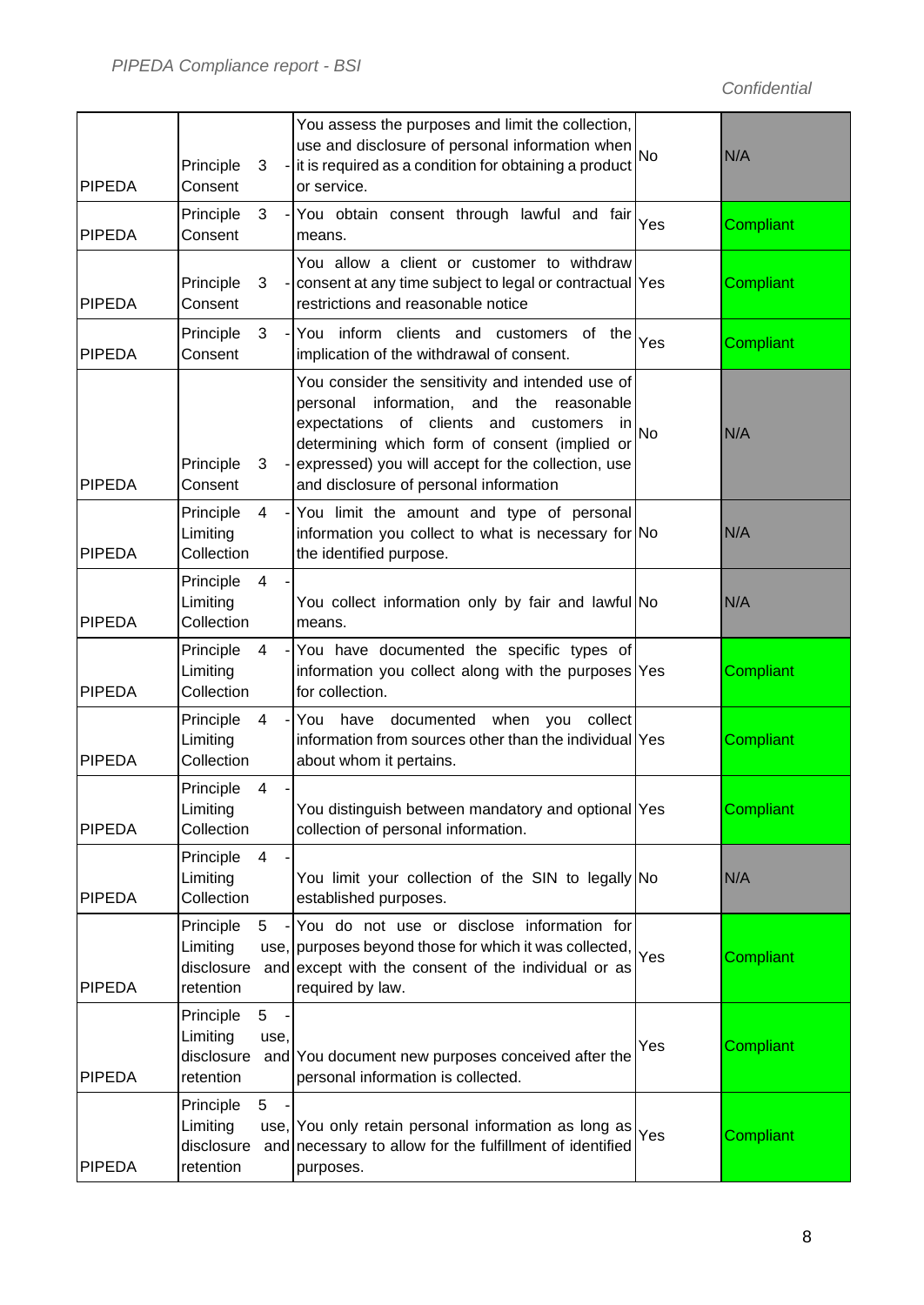| <b>PIPEDA</b> | Principle<br>Limiting<br>disclosure<br>retention | 5              | use, You retain personal information used to make<br>and decisions about an individual long enough for the<br>individual to request access to it                                                                           | Yes       | Compliant  |
|---------------|--------------------------------------------------|----------------|----------------------------------------------------------------------------------------------------------------------------------------------------------------------------------------------------------------------------|-----------|------------|
| <b>PIPEDA</b> | Principle<br>Limiting<br>disclosure<br>retention | 5 <sub>5</sub> | use, Your privacy management framework governs<br>and the destruction of personal information, including<br>the role of contractors performing such services                                                               | Yes       | Compliant  |
| <b>PIPEDA</b> | Principle<br>Accuracy                            | 6              | You take reasonable measures to ensure that<br>personal information is accurate, complete and<br>- up-to-date prior to using the information to make<br>decisions.                                                         | <b>No</b> | N/A        |
| <b>PIPEDA</b> | Principle<br>Accuracy                            | 6              | You only update personal information if the<br>- process is necessary to fulfill the purposes for No<br>which the information was collected.                                                                               |           | N/A        |
| <b>PIPEDA</b> | Principle<br>Accuracy                            | 6              | Your privacy management framework addresses<br>the accuracy, completeness and currency of<br>personal information which includes a process No<br>- through which individuals can challenge the<br>accuracy of information. |           | N/A        |
| <b>PIPEDA</b> | Principle<br>Accuracy                            | 6              | Your privacy management framework specifies<br>when updates are appropriate based on the<br>- defined purposes and uses of the information as<br>well as the interests of the individual                                   | <b>No</b> | N/A        |
| <b>PIPEDA</b> | Principle<br>Accuracy                            | 6              | You record when and where key information was<br>- collected, including dates of corrections or No<br>updates to such information.                                                                                         |           | N/A        |
| <b>PIPEDA</b> | Principle<br>Accuracy                            | 6              | You conduct periodic spot-checks, assessments<br>or audits of information holdings and databases<br>- to ensure that key information is accurate,<br>complete and up-to-date.                                              | Yes       | Complliant |
| <b>PIPEDA</b> | Principle<br>Safeguards                          | 7              | You have adopted physical, technical and<br>administrative safeguards to protect personal<br>information against loss or theft as well as Yes<br>- unauthorized access, disclosure, copying, use or<br>modification.       |           | Compliant  |
| <b>PIPEDA</b> | Principle<br>Safeguards                          | 7              | You choose security safeguards that<br>are<br>- commensurate with the sensitivity of the Yes<br>information and the means used to transmit it.                                                                             |           | Compliant  |
| <b>PIPEDA</b> | Principle<br>Safeguards                          | <sup>7</sup>   | - You protect all personal information regardless of Yes<br>the format in which it is held                                                                                                                                 |           | Compliant  |
| <b>PIPEDA</b> | Principle<br>Safeguards                          | 7              | You make your employees aware of the<br>- importance of maintaining the confidentiality of Yes<br>personal information.                                                                                                    |           | Compliant  |
| <b>PIPEDA</b> | Principle<br>Safeguards                          | 7              | You have implemented processes to prevent<br>- unauthorized access to personal information Yes<br>during the disposal or destruction of information.                                                                       |           | Compliant  |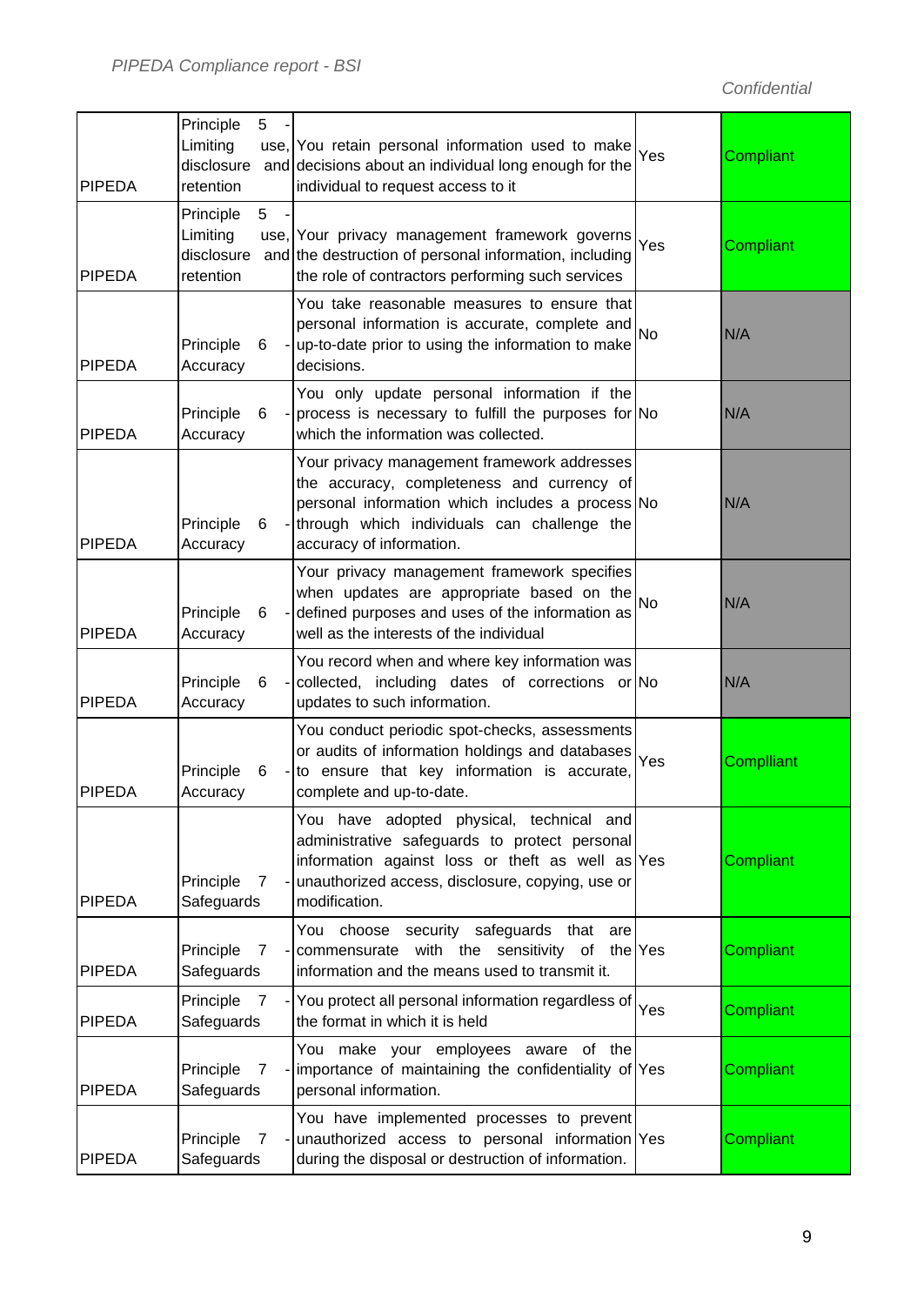| <b>PIPEDA</b> | Principle<br>$\overline{7}$<br>Safeguards                | You have implemented and adhere to your<br>information<br>- various<br>security<br>policies<br>practices.                                                                                        | and Yes | Compliant |
|---------------|----------------------------------------------------------|--------------------------------------------------------------------------------------------------------------------------------------------------------------------------------------------------|---------|-----------|
| <b>PIPEDA</b> | Principle<br>7<br>Safeguards                             | You have established an information security<br>- breach policy and commit to investigating the root Yes<br>cause of such breaches.                                                              |         | Compliant |
| <b>PIPEDA</b> | Principle<br>$\overline{7}$<br>Safeguards                | You have developed and implemented policies<br>and practices including appropriate safeguards Yes<br>- for all uses of personal information outside the<br>office                                |         | Compliant |
| <b>PIPEDA</b> | Principle<br>8<br>Openness                               | You make information regarding policies and<br>- procedures related to the management of Yes<br>personal information available to individuals                                                    |         | Compliant |
| <b>PIPEDA</b> | Principle<br>8<br>Openness                               | You explain to customers why you collect, how<br>- you use and when you will disclose their personal No<br>information.                                                                          |         | N/A       |
| <b>PIPEDA</b> | Principle<br>8<br>Openness                               | You make information available to clients and<br>customers regarding who within the organization $N$<br>- can address questions or complaints regarding<br>the handling of personal information. |         | N/A       |
| <b>PIPEDA</b> | Principle<br>8<br>Openness                               | You make the name/title and address of the<br>- person accountable for the organization's privacy Yes<br>policies available on request                                                           |         | Compliant |
| <b>PIPEDA</b> | Principle<br>8<br>Openness                               | - You describe to your clients how they can obtain<br>access to or correct their personal information                                                                                            | Yes     | Compliant |
| <b>PIPEDA</b> | Principle<br>8<br>Openness                               | You provide individuals with a description of what<br>- personal information you hold and what you Yes<br>disclose to other organizations                                                        |         | Compliant |
| <b>PIPEDA</b> | Principle<br>9<br>Individual<br>access                   | - You have adopted policies and procedures for<br>responding to requests for personal information Yes<br>under PIPEDA                                                                            |         | Compliant |
| <b>PIPEDA</b> | Principle<br>9<br>Individual<br>access                   | You have advised staff of the need to direct<br>- requests for access to information to the staff<br>responsible for processing<br>member<br>these<br>requests.                                  | Yes     | Compliant |
| <b>PIPEDA</b> | Principle<br>9<br>$\overline{a}$<br>Individual<br>access | You inform individuals of the existence, use and<br>disclosure of their personal information on receipt Yes<br>of a written request                                                              |         | Compliant |
| <b>PIPEDA</b> | 9<br>Principle<br>Individual<br>access                   | You provide individuals with access to personal Yes<br>information on receipt of a written request                                                                                               |         | Compliant |
| <b>PIPEDA</b> | 9<br>Principle<br>Individual<br>access                   | You limit refusal to provide access to information Yes<br>to exceptions described in Section 9 of PIPEDA                                                                                         |         | Compliant |
| <b>PIPEDA</b> | 9<br>Principle<br>Individual<br>access                   | You provide an account of the uses of information Yes<br>on request.                                                                                                                             |         | Compliant |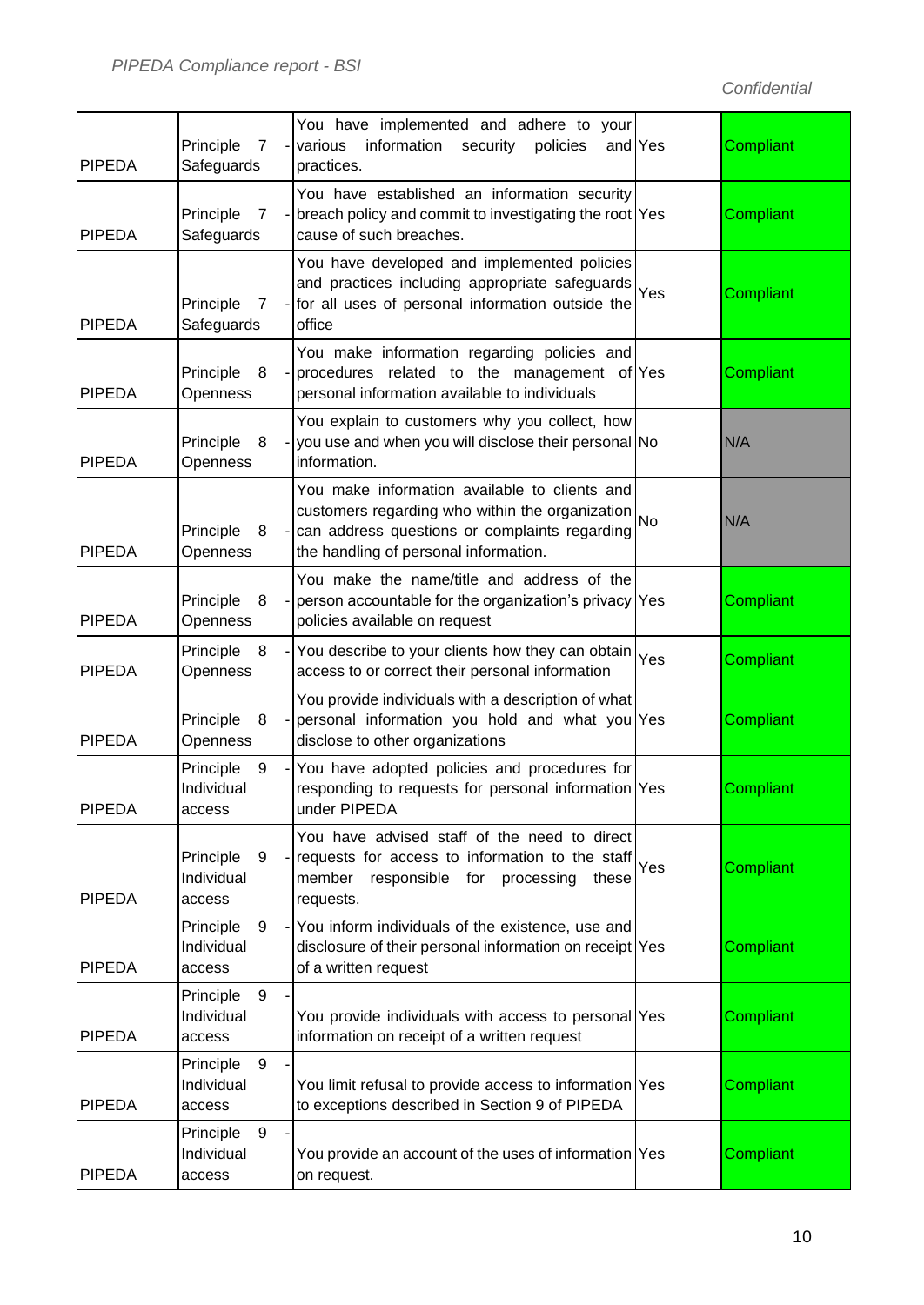| <b>PIPEDA</b> | Principle<br>9<br>Individual<br>access       | You provide an account of all third parties to<br>whom information has been disclosed (or a listing<br>-of the types of third parties to whom such Yes<br>information is generally disclosed) on receipt of a<br>request for such a list from an individual                                                                 |     | Compliant        |
|---------------|----------------------------------------------|-----------------------------------------------------------------------------------------------------------------------------------------------------------------------------------------------------------------------------------------------------------------------------------------------------------------------------|-----|------------------|
| <b>PIPEDA</b> | 9<br>Principle<br>Individual<br>access       | You assist those individuals who indicate they Yes<br>need help to complete a request for information                                                                                                                                                                                                                       |     | Compliant        |
| <b>PIPEDA</b> | 9<br>Principle<br>Individual<br>access       | You respond to a request for information at Yes<br>minimal or no cost to the individual                                                                                                                                                                                                                                     |     | Compliant        |
| <b>PIPEDA</b> | Principle<br>9<br>Individual<br>access       | You respond to a request for information in not<br>more than 30 days unless you notify the requestor<br>within that time period of your need to extend the<br>- time limit for response, indicate the extended time<br>limit and inform the requester of his or her right to<br>complain to the OPC.                        | Yes | Compliant        |
| <b>PIPEDA</b> | Principle<br>9<br>Individual<br>access       | You rely on time limit extensions only in cases<br>where responding within the original 30 days<br>would unreasonably interfere with your activities,<br>when additional time is needed to conduct Yes<br>- consultations, or when additional time is needed<br>to convert personal information to an alternative<br>format |     | Compliant        |
| <b>PIPEDA</b> | Principle<br>9<br>Individual<br>access       | You provide access to information in a format<br>- which is legible and will provide an explanation of<br>abbreviations or codes on request from an<br>individual                                                                                                                                                           | Yes | Compliant        |
| <b>PIPEDA</b> | Principle<br>9<br>Individual<br>access       | - You advise requestors of the reasons for refusal<br>and recourse available to them when refusing to Yes<br>provide information.                                                                                                                                                                                           |     | Compliant        |
| <b>PIPEDA</b> | Principle<br>9<br>Individual<br>access       | You allow individuals to challenge the accuracy of<br>personal information and amend information<br>when an individual demonstrates that information<br>is inaccurate or incomplete.                                                                                                                                        | Yes | <b>Compliant</b> |
| <b>PIPEDA</b> | Principle<br>9<br>Individual<br>access       | - You forward corrected personal information to<br>third parties who would have received the original Yes<br>information                                                                                                                                                                                                    |     | Compliant        |
| <b>PIPEDA</b> | Principle<br>10<br>Challenging<br>Compliance | - You enable individuals to address compliance<br>challenges<br>designated<br>individual Yes<br>the<br>to<br>responsible for PIPEDA.                                                                                                                                                                                        |     | Compliant        |
| <b>PIPEDA</b> | Principle 10<br>Challenging<br>Compliance    | You have policies and procedures in place for<br>- receiving<br>and responding to complaints or<br>inquiries<br>about your<br>information<br>personal<br>handling policies and practices.                                                                                                                                   | Yes | Compliant        |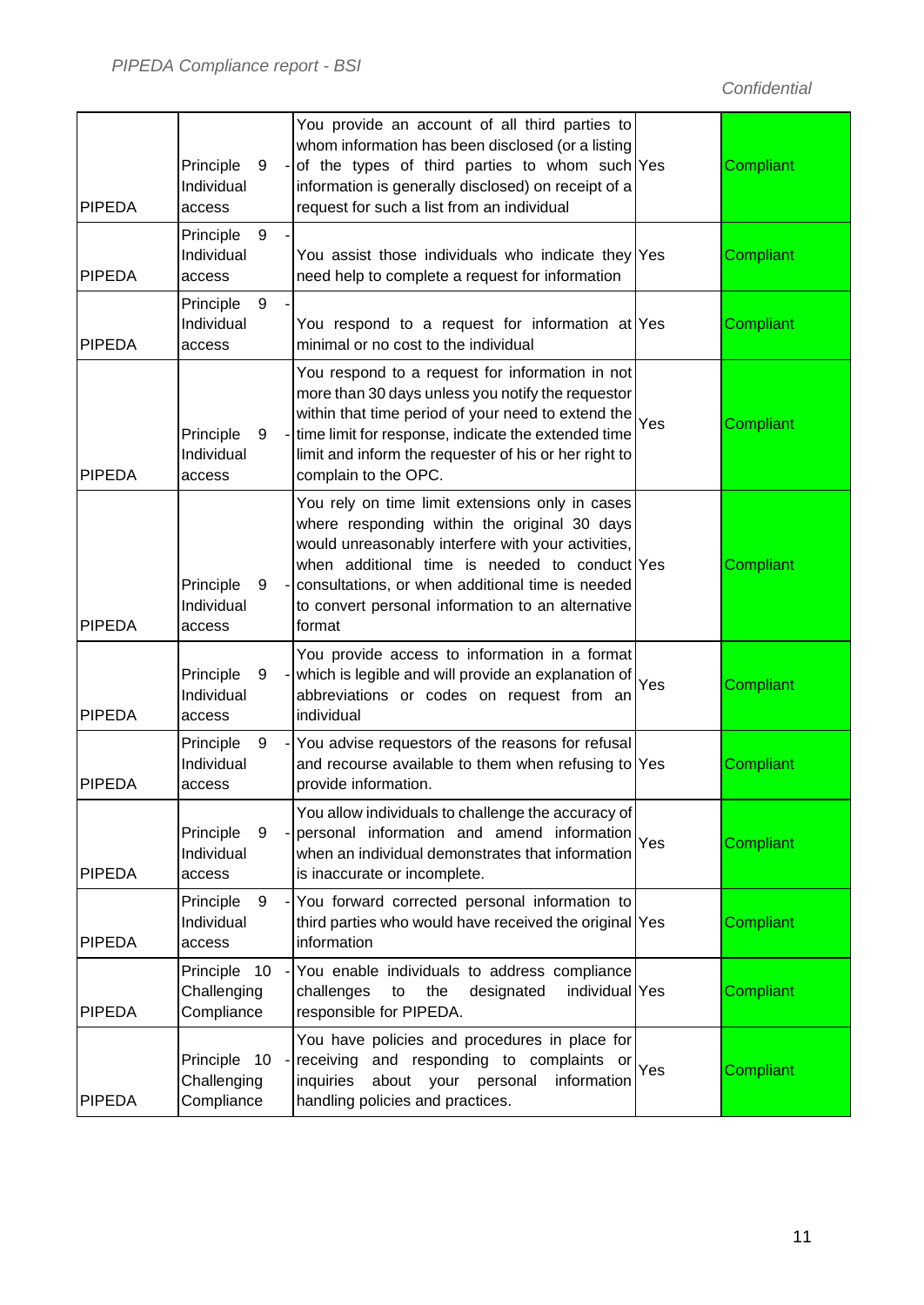| <b>IPIPEDA</b> | Principle 10<br>Challenging<br>Compliance | You advise individuals or complainants of the<br>- existence of all relevant complaint processes, Yes<br>including the right to make a complaint to a<br>regulatory body. | Compliant |
|----------------|-------------------------------------------|---------------------------------------------------------------------------------------------------------------------------------------------------------------------------|-----------|
| <b>IPIPEDA</b> | Principle 10<br>Challenging<br>Compliance | - You investigate all complaints you receive about<br>your personal information handling policies and Yes<br>practices.                                                   | Compliant |
| <b>IPIPEDA</b> | Principle 10<br>Challenging<br>Compliance | - You modify your actions if a complaint is<br>substantiated, and take steps to minimize the Yes<br>likelihood that the issue will recur.                                 | Compliant |

#### Non applicable controls justification

| <b>Source</b> | <b>Regulatory Regulatory</b><br><b>Requirement Question</b> | <b>Assessment</b>                                                                                                                                                                                          | <b>In</b><br><b>Scope</b> | <b>Current</b><br><b>Status</b> | <b>Justification</b>                                                                                    |
|---------------|-------------------------------------------------------------|------------------------------------------------------------------------------------------------------------------------------------------------------------------------------------------------------------|---------------------------|---------------------------------|---------------------------------------------------------------------------------------------------------|
| <b>PIPEDA</b> | Principle 1 - third<br>Accountability processing.           | You use contractual<br>agreements to ensure<br>a comparable level of<br>privacy protection is<br>offered to personal No<br>information while it is<br>in the custody of a<br>for<br>party                  |                           | N/A                             | Information is not transferred to a<br>third<br>party,<br>processing<br>İS.<br>maintained solely on BSI |
| <b>PIPEDA</b> | Identifying<br>Purposes                                     | You<br>notified<br>have<br>clients and customers<br>of new purposes for<br>which you will use<br>information<br>if<br>they<br>Principle 2 - weren't identified at<br>the time information<br>was collected | <b>No</b>                 | N/A                             | 3/1 - Information not intended to<br>be used by BSI, it is a service<br>provider                        |
| <b>PIPEDA</b> | Identifying<br>Purposes                                     | You seek the consent<br>οf<br>clients<br>and<br>before<br>customers<br>Principle 2 - using information for<br>any new purpose if<br>required.                                                              | <b>No</b>                 | N/A                             | 3/1 - Information not intended to<br>be used by BSI, it is a service<br>provider                        |
| <b>PIPEDA</b> | Principle $2 - of$<br>Identifying<br>Purposes               | You<br>notified<br>have<br>clients and customers<br>the<br>purposes No<br>before<br>using<br>or<br>disclosing<br>the                                                                                       |                           | N/A                             | 3/1 - Information not intended to<br>be used by BSI, it is a service<br>provider                        |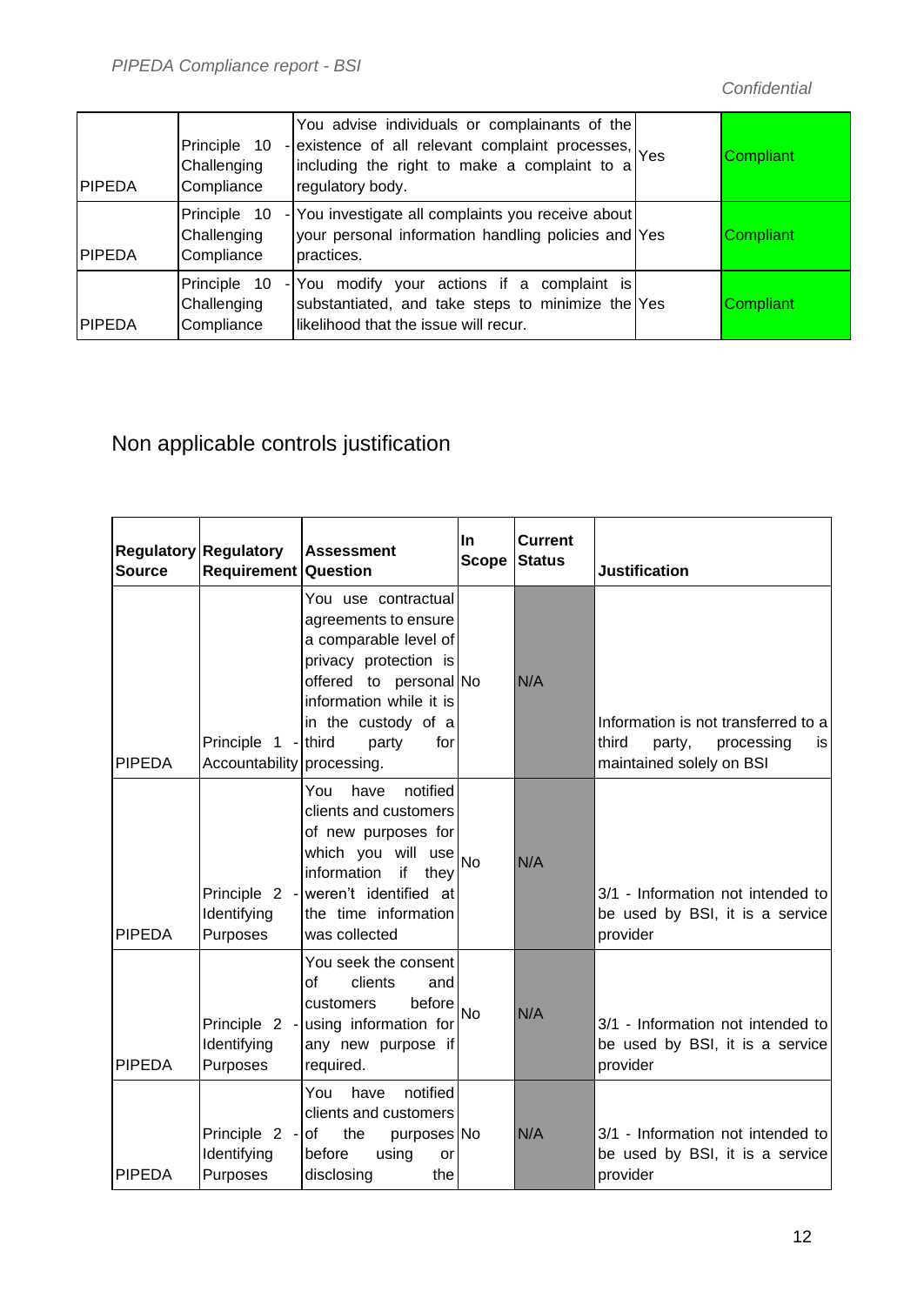|               |                                                   | information<br>if<br>notification at the time<br>of collection was not<br>practicable                                                                                                                                                       |           |     |                                                                                           |
|---------------|---------------------------------------------------|---------------------------------------------------------------------------------------------------------------------------------------------------------------------------------------------------------------------------------------------|-----------|-----|-------------------------------------------------------------------------------------------|
| <b>PIPEDA</b> | Principle 2 - types of<br>Identifying<br>Purposes | You have determined<br>the<br>amounts<br>and<br>personal No<br>information needed to<br>fulfill your purpose(s).                                                                                                                            |           | N/A | BSI is a service provider, all<br>Personal Information flow will<br>come from the clients |
| <b>PIPEDA</b> | Principle 2 -<br>Identifying<br>Purposes          | You have determined<br>why you are collecting<br>personal information<br>and that the amount<br>and types of personal No<br>information collected<br>reasonable<br>in<br>are<br>normal<br>business<br>circumstances.                        |           | N/A | BSI is a service provider, all<br>Personal Information flow will<br>come from the clients |
| <b>PIPEDA</b> | Principle 2 -<br>Identifying<br>Purposes          | You<br>have<br>distinguished<br>between<br>essential<br>information (required<br>for primary business<br>purposes) and non-No<br>essential information<br>(voluntary information<br>which facilitates use<br>secondary<br>for<br>purposes). |           | N/A | BSI is a service provider, all<br>Personal Information flow will<br>come from the clients |
| <b>PIPEDA</b> | Principle 2 -<br>Identifying<br>Purposes          | You have identified<br>non-essential<br>information<br>as<br>voluntary and have<br>provided<br>staff<br>with<br>information on how to<br>proceed when clients<br>and<br>customers opt<br>of<br>out<br>secondary<br>uses.                    | <b>No</b> | N/A | 3/1 - Information not intended to<br>be used by BSI, it is a service<br>provider          |
| <b>PIPEDA</b> | Consent                                           | You<br>the<br>assess<br>purposes and limit the<br>collection, use and<br>disclosure of personal<br>information when it is<br>required<br>as<br>a<br>Principle 3 - condition for obtaining<br>a product or service.                          | <b>No</b> | N/A | 3/1 - Information not intended to<br>be used by BSI, it is a service<br>provider          |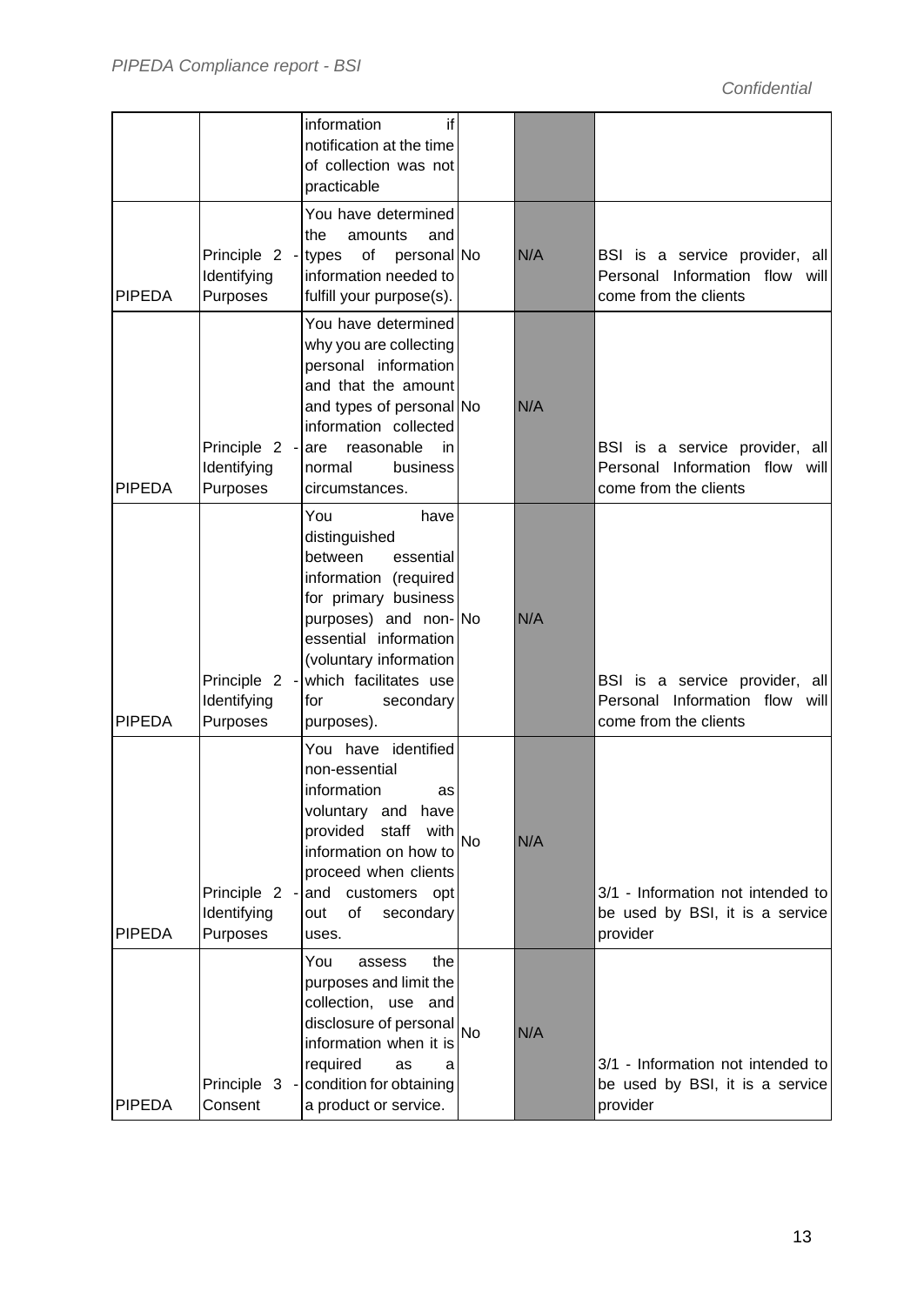| <b>PIPEDA</b> | Consent                                     | You<br>consider<br>the<br>sensitivity<br>and<br>intended<br>use<br>οf<br>personal information,<br>and the reasonable<br>expectations<br>0f<br>clients and customers<br>in determining which No<br>form<br>of<br>consent<br>(implied<br>or<br>expressed) you will<br>accept<br>for<br>the<br>collection, use<br>and<br>Principle 3 - disclosure of personal<br>information |           | N/A | 3/1 - Information not intended to<br>be used by BSI, it is a service<br>provider |
|---------------|---------------------------------------------|---------------------------------------------------------------------------------------------------------------------------------------------------------------------------------------------------------------------------------------------------------------------------------------------------------------------------------------------------------------------------|-----------|-----|----------------------------------------------------------------------------------|
| <b>PIPEDA</b> | Limiting<br>Collection                      | You limit the amount<br>and type of personal<br>information<br>you<br>Principle 4 - collect to what is<br>for<br>necessary<br>the<br>identified purpose.                                                                                                                                                                                                                  | <b>No</b> | N/A | 3/1 - Information not intended to<br>be used by BSI, it is a service<br>provider |
| <b>PIPEDA</b> | Principle 4 - You<br>Limiting<br>Collection | collect<br>information only by No<br>fair and lawful means.                                                                                                                                                                                                                                                                                                               |           | N/A | 3/1 - Information not intended to<br>be used by BSI, it is a service<br>provider |
| <b>PIPEDA</b> | Limiting<br>Collection                      | You<br>limit<br>your<br>Principle 4 - collection of the SIN<br>to legally established<br>purposes.                                                                                                                                                                                                                                                                        | <b>No</b> | N/A | 3/1 - Information not intended to<br>be used by BSI, it is a service<br>provider |
| <b>PIPEDA</b> | Principle 6 -<br>Accuracy                   | You take reasonable<br>measures to ensure<br>that<br>personal<br>information<br>is<br>complete No<br>accurate,<br>and up-to-date prior<br>using<br>the<br>to<br>information to make<br>decisions.                                                                                                                                                                         |           | N/A | 3/1 - Information not intended to<br>be used by BSI, it is a service<br>provider |
| <b>PIPEDA</b> | Principle 6 -<br>Accuracy                   | You<br>only<br>update<br>personal information<br>the<br>process is<br>if<br>necessary to fulfill the No<br>purposes for which<br>the information was<br>collected.                                                                                                                                                                                                        |           | N/A | 3/1 - Information not intended to<br>be used by BSI, it is a service<br>provider |
| <b>PIPEDA</b> | Principle 6 -<br>Accuracy                   | Your<br>privacy<br>management<br>framework addresses No<br>the<br>accuracy,<br>completeness<br>and<br>currency of personal                                                                                                                                                                                                                                                |           | N/A | 3/1 - Information not intended to<br>be used by BSI, it is a service<br>provider |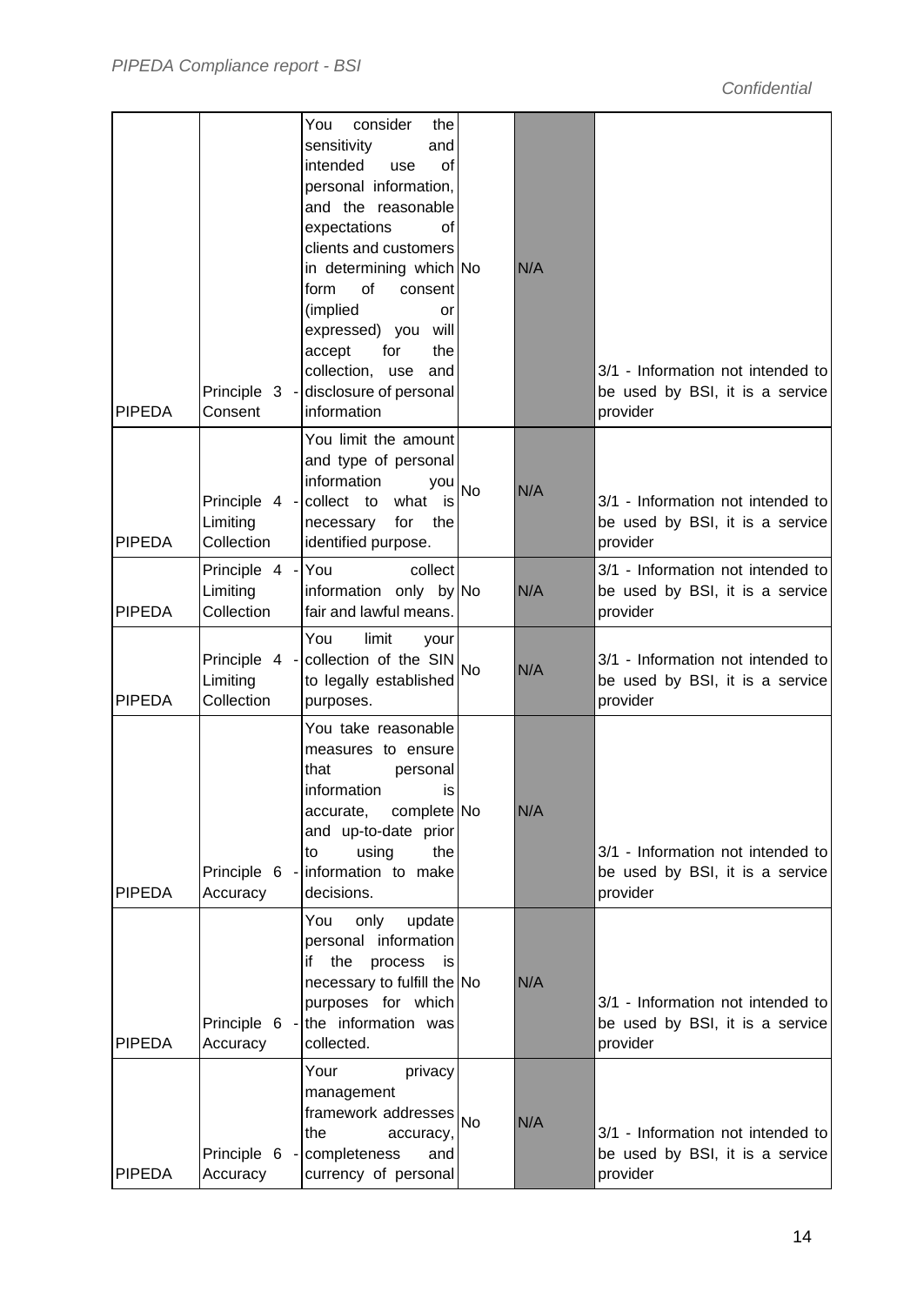|               |                           | information<br>which<br>includes a<br>process<br>through<br>which<br>individuals<br>can<br>challenge<br>the<br>accuracy<br>0f<br>information.                                                                                         |           |     |                                                                                  |
|---------------|---------------------------|---------------------------------------------------------------------------------------------------------------------------------------------------------------------------------------------------------------------------------------|-----------|-----|----------------------------------------------------------------------------------|
| <b>PIPEDA</b> | Accuracy                  | Your<br>privacy<br>management<br>framework specifies<br>when<br>updates<br>are<br>appropriate based on<br>the defined purposes<br>of the<br>and<br>uses<br>information as well as<br>Principle 6 - the interests of the<br>individual | <b>No</b> | N/A | 3/1 - Information not intended to<br>be used by BSI, it is a service<br>provider |
| <b>PIPEDA</b> | Accuracy                  | You record when and<br>where key information<br>collected,<br>was<br>including<br>dates<br>corrections<br>or<br>Principle 6 - updates to<br>such<br>information.                                                                      | of No     | N/A | 3/1 - Information not intended to<br>be used by BSI, it is a service<br>provider |
| <b>PIPEDA</b> | Principle 8 -<br>Openness | You<br>explain<br>to<br>customers why you<br>collect, how you use<br>and when you will<br>disclose<br>their<br>personal information.                                                                                                  | No        | N/A | 3/1 - Information not intended to<br>be used by BSI, it is a service<br>provider |
| <b>PIPEDA</b> | Principle 8 -<br>Openness | You make information<br>available to clients<br>and<br>customers<br>regarding who within<br>the organization can No<br>address questions or<br>complaints regarding<br>handling<br>the<br>οf<br>personal information.                 |           | N/A | 3/1 - Information not intended to<br>be used by BSI, it is a service<br>provider |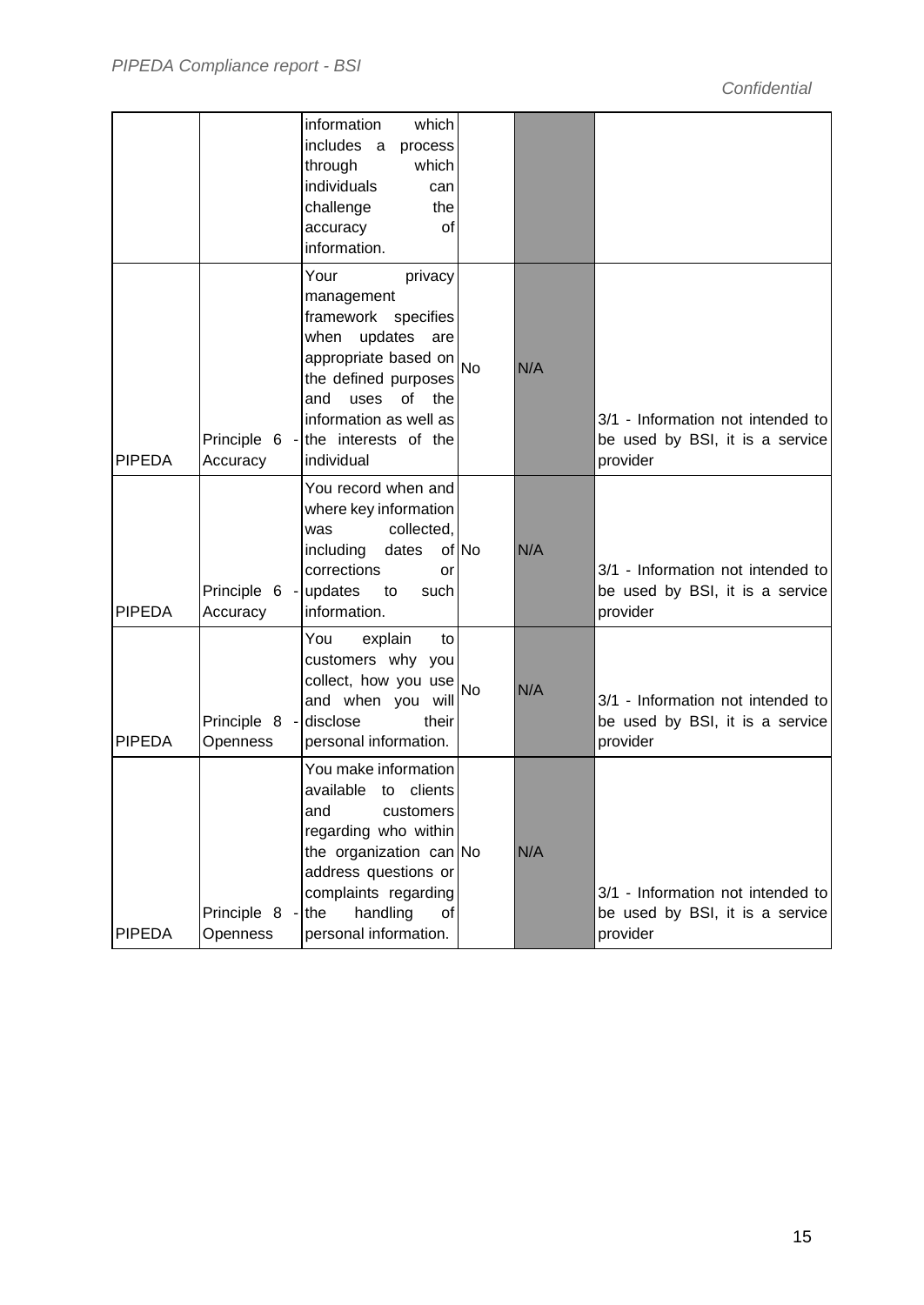#### Compliance status

Based on a comprehensive assessment executed between April 2022 and June 2022 on Be Software International Pty Ltd technologies and assets used to transmit, process and store Personal Information (PI) and in order to validate the compliance of the 10 fair information principles to protect personal information, which are set out in Schedule 1 of The Personal Information Protection and Electronic Documents Act (PIPEDA) S.C. 2000, c. 5 it has been verified that: